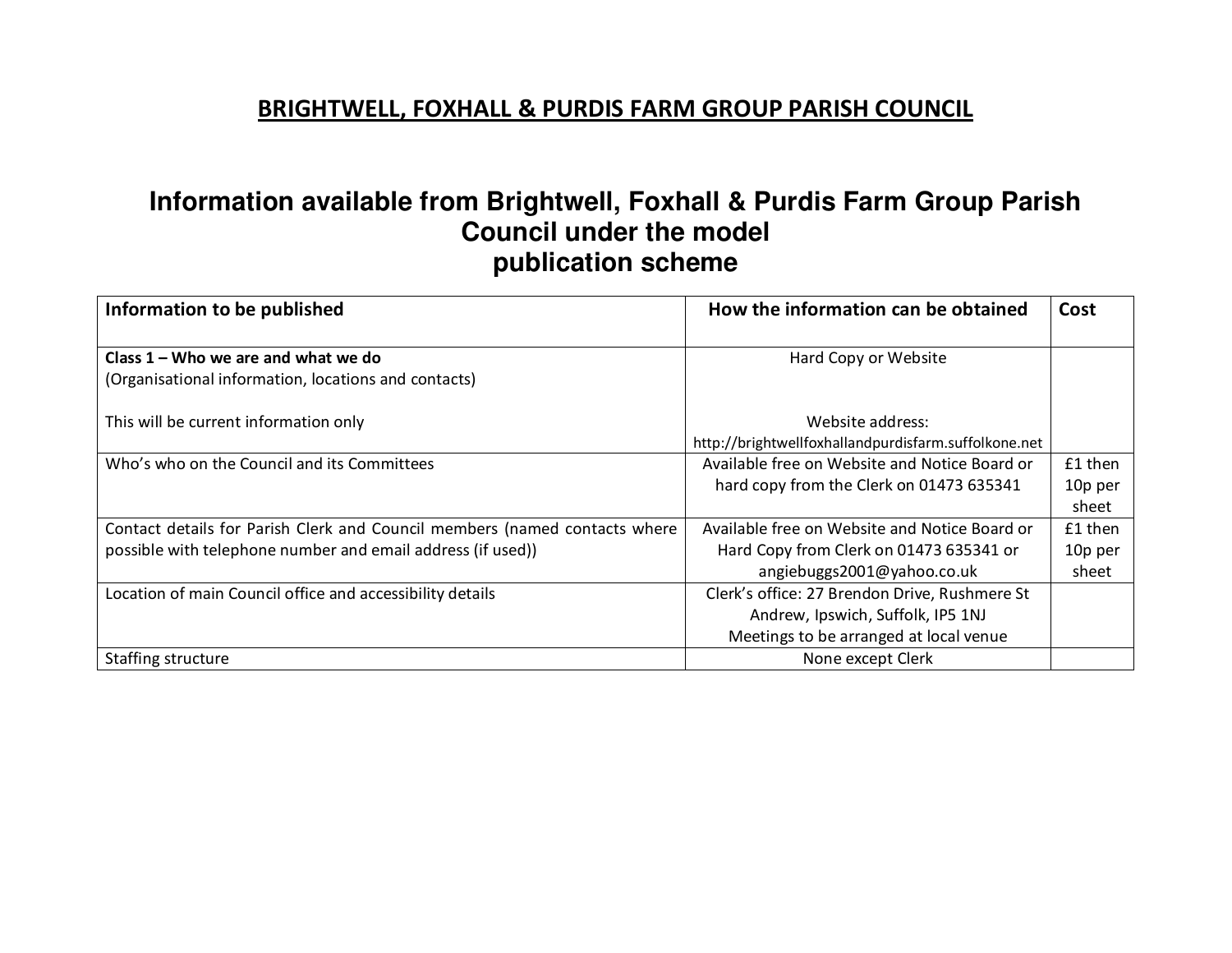| Class 2 - What we spend and how we spend it                                     | Hard Copy or Website           |         |
|---------------------------------------------------------------------------------|--------------------------------|---------|
| (Financial information relating to projected and actual income and expenditure, |                                |         |
| procurement, contracts and financial audit)                                     |                                | £1 then |
|                                                                                 |                                | 10p per |
| Current and previous financial year as a minimum                                | Available Hard Copy from Clerk | sheet   |
|                                                                                 |                                |         |
| Annual return form and report by auditor                                        |                                | £1 then |
|                                                                                 | Available Hard Copy from Clerk | 10p per |
|                                                                                 |                                | sheet   |
| <b>Finalised budget</b>                                                         |                                | £1 then |
|                                                                                 | Available Hard Copy from Clerk | 10p per |
|                                                                                 |                                | sheet   |
| Precept                                                                         |                                | £1 then |
|                                                                                 | Available Hard Copy from Clerk | 10p per |
|                                                                                 |                                | sheet   |
| <b>Financial Standing Orders and Regulations</b>                                |                                | £1 then |
|                                                                                 | Available Hard Copy from Clerk | 10p per |
|                                                                                 |                                | sheet   |
| Grants given and received                                                       |                                | £1 then |
|                                                                                 | Available Hard Copy from Clerk | 10p per |
|                                                                                 |                                | sheet   |
| Members' allowances and expenses                                                | Not applicable                 | N/A     |
| Class 3 – What our priorities are and how we are doing                          | Hard Copy of Website           |         |
| (Strategies and plans, performance indicators, audits, inspections and reviews) |                                |         |
| Parish Plan (current and previous year as a minimum)                            |                                | £1 then |
|                                                                                 | Available Hard Copy from Clerk | 10p per |
|                                                                                 |                                | sheet   |
| Annual Report to Parish or Community Meeting (current and previous year as a    |                                | £1 then |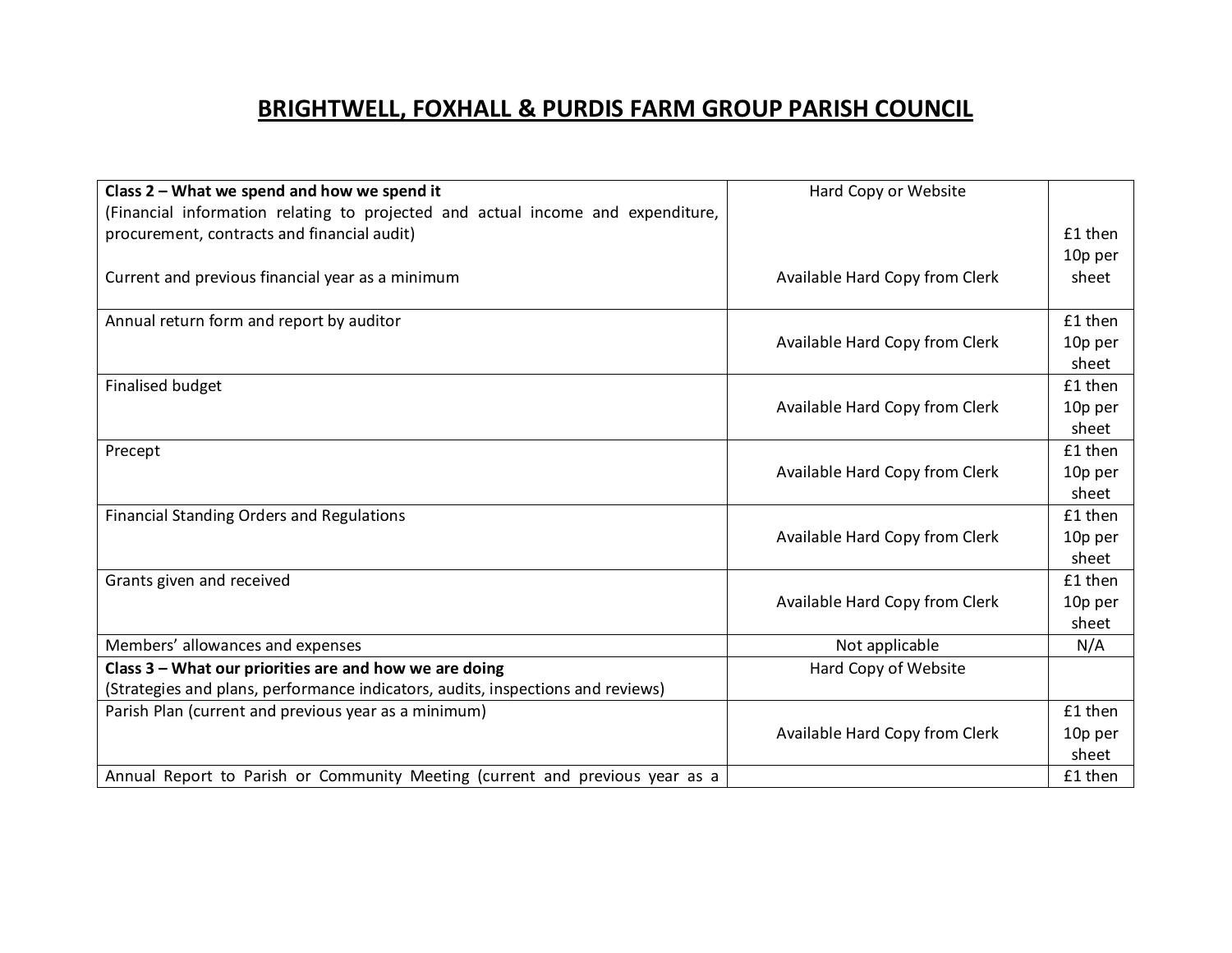| minimum)                                                                            | Available Hard Copy from Clerk         | 10p per<br>sheet |
|-------------------------------------------------------------------------------------|----------------------------------------|------------------|
| <b>Quality Status</b>                                                               | Not Applicable                         | N/A              |
| Local charters drawn up in accordance with DCLG guidelines                          | Not Applicable                         | N/A              |
| Class 4 - How we make decisions                                                     | Available free on Website or Hard Copy |                  |
| (Decision making processes and records of decisions)                                | from Clerk                             |                  |
| Current and previous council year as a minimum                                      |                                        |                  |
| Timetable of meetings (Council, any committee/sub-committee meetings and parish     | Available free on Website or Hard Copy | £1 then          |
| meetings)                                                                           | from Clerk                             | 10p per          |
|                                                                                     |                                        | sheet            |
| Agendas of meetings (as above)                                                      | Available free on Website or Hard Copy | £1 then          |
|                                                                                     | from Clerk                             | 10p per          |
|                                                                                     |                                        | sheet            |
| Minutes of meetings (as above) – NB this will exclude information that is properly  | Available free on Website or Hard Copy | £1 then          |
| regarded as private to the meeting                                                  | from Clerk                             | 10p per          |
|                                                                                     |                                        | sheet            |
| Reports presented to council meetings - NB this will exclude information that is    |                                        | £1 then          |
| properly regarded as private to the meeting                                         | Available Hard Copy from Clerk         | 10p per          |
|                                                                                     |                                        | sheet            |
| Responses to consultation papers                                                    |                                        | £1 then          |
|                                                                                     | Available Hard Copy from Clerk         | 10p per          |
|                                                                                     |                                        | sheet            |
| Responses to planning applications                                                  |                                        | £1 then          |
|                                                                                     | Available Hard Copy from Clerk         | 10p per          |
|                                                                                     |                                        | sheet            |
| Bye-laws                                                                            | None                                   | N/A              |
| Class 5 - Our policies and procedures                                               | Hard Copy or Website                   |                  |
| (Current written protocols, policies and procedures for delivering our services and |                                        |                  |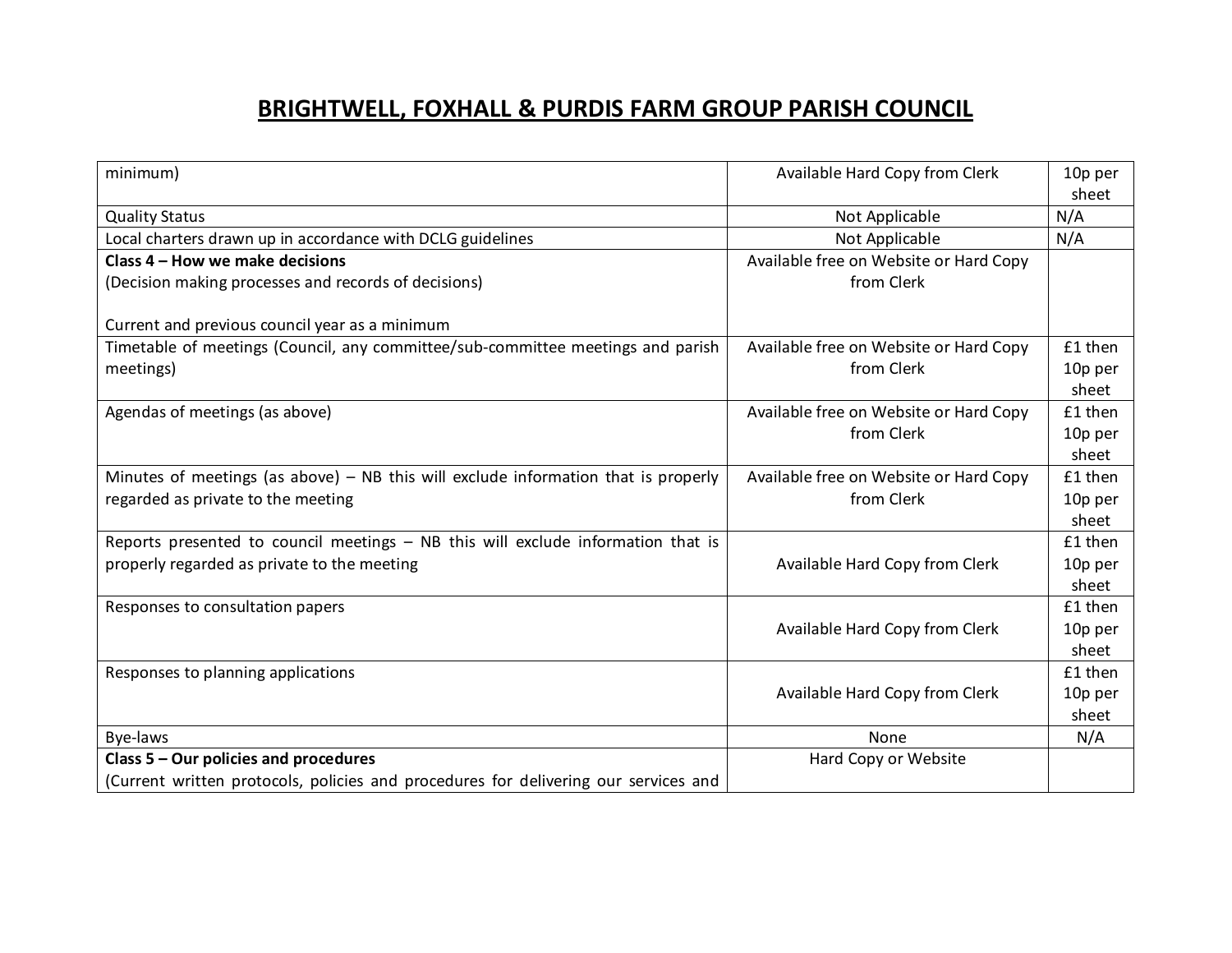| responsibilities)                                                                 |                                          |         |
|-----------------------------------------------------------------------------------|------------------------------------------|---------|
| Current information only                                                          |                                          |         |
| Policies and procedures for the conduct of council business:                      |                                          |         |
|                                                                                   |                                          |         |
| Procedural standing orders.                                                       |                                          | £1 then |
| Committee and sub-committee terms of reference.                                   | Contact the Clerk with specific requests | 10p per |
| Delegated authority in respect of officers.                                       | for any policies.                        | sheet   |
| Code of Conduct.                                                                  |                                          |         |
| Policy Statements.                                                                |                                          |         |
| Policies and procedures for the provision of services and about the employment of |                                          |         |
| staff:                                                                            |                                          |         |
|                                                                                   |                                          | £1 then |
| Internal policies relating to the delivery of services                            | Contact the Clerk with specific requests | 10p per |
| Equality and diversity policy                                                     | for any policies                         | sheet   |
| Health and safety policy                                                          |                                          |         |
| Recruitment policies (including current vacancies)                                |                                          |         |
| Policies and procedures for handling requests for information                     |                                          |         |
| Complaints procedures (including those covering requests for information and      |                                          | £1 then |
| operating the publication scheme)                                                 | Available Hard Copy from Clerk           | 10p per |
|                                                                                   |                                          | sheet   |
| Information security policy                                                       |                                          | £1 then |
|                                                                                   | Available Hard Copy from Clerk           | per 10p |
|                                                                                   |                                          | sheet   |
| Records management policies (records retention, destruction and archive)          | None                                     |         |
| Data protection policies                                                          | None                                     |         |
| Schedule of charges (for the publication of information)                          | Attached to this register                |         |
| Class $6$ – Lists and Registers                                                   | Hard Copy - some information may only    |         |
|                                                                                   | be available by inspection               |         |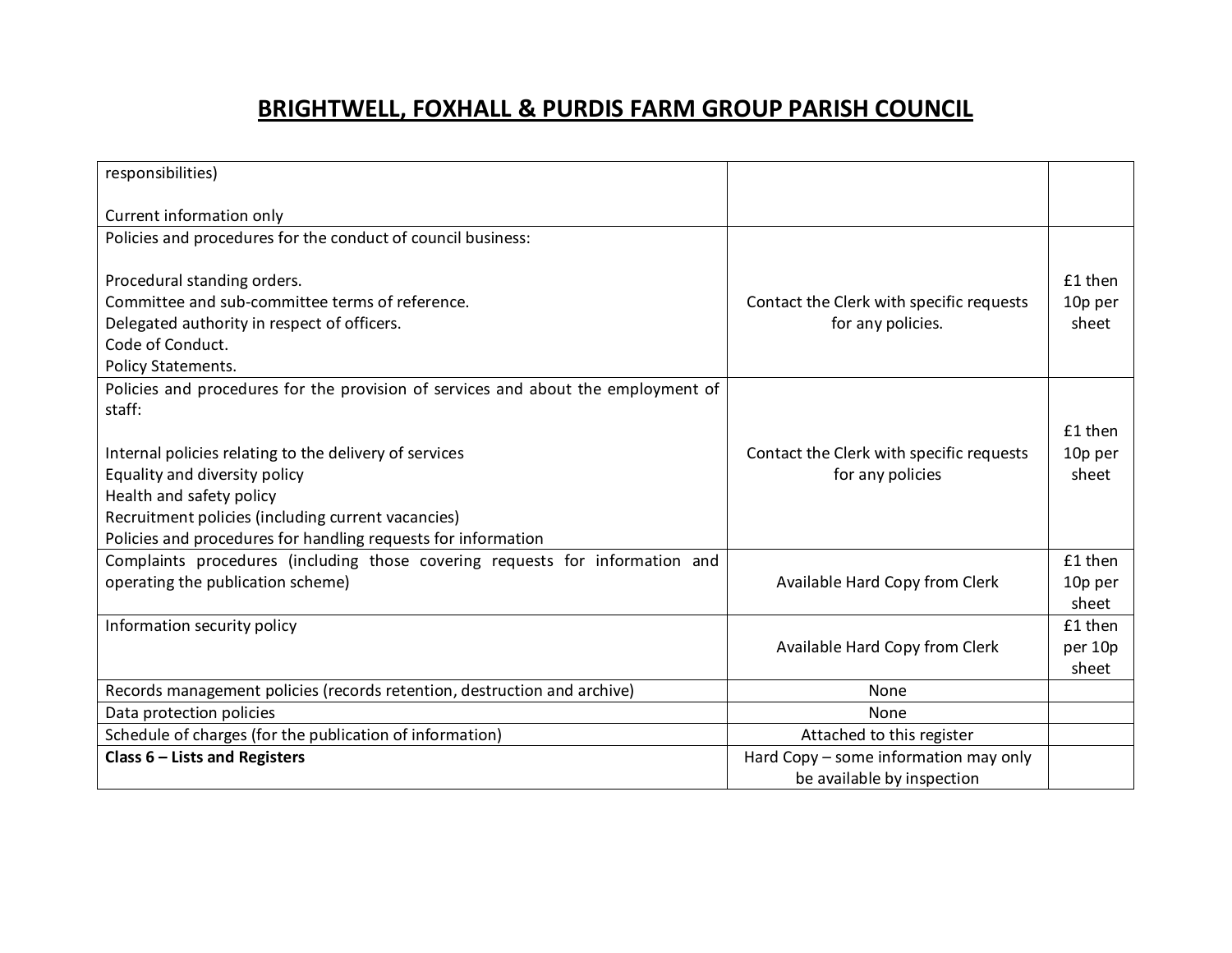| Currently maintained lists and registers only                                               |                                          |         |
|---------------------------------------------------------------------------------------------|------------------------------------------|---------|
| Any publicly available register or list (if any are held this should be publicised, in most |                                          | £1 then |
| circumstances existing access provisions will suffice)                                      | Contact the Clerk with specific requests | 10p per |
|                                                                                             |                                          | sheet   |
|                                                                                             |                                          |         |
| <b>Assets Register</b>                                                                      | Available Hard Copy from Clerk           | £1 then |
|                                                                                             |                                          | 10p per |
|                                                                                             |                                          | sheet   |
| Disclosure log (indicating the information that has been provided in response to            | None Held                                |         |
| requests; recommended as good practice, but may not be held by parish councils)             |                                          |         |
| Register of members' interests                                                              |                                          | £1 then |
|                                                                                             | Available Hard Copy from Clerk           | 10p per |
|                                                                                             |                                          | sheet   |
| Register of gifts and hospitality                                                           |                                          | £1 then |
|                                                                                             | Available Hard Copy from Clerk           | 10p per |
|                                                                                             |                                          | sheet   |
| Class $7$ – The services we offer                                                           | Hard Copy - some information may only    |         |
| (Information about the services we offer, including leaflets, guidance and newsletters      | be available by inspection               |         |
| produced for public and businesses)                                                         |                                          |         |
|                                                                                             |                                          |         |
| Current information only                                                                    |                                          |         |
| Allotments                                                                                  | None                                     |         |
| Burial grounds and closed churchyards                                                       | None                                     |         |
| Community centres and village halls                                                         | None                                     |         |
| Parks, playing fields and recreational facilities                                           | Contact the Clerk                        |         |
| Seating, litter bins, clocks, memorials and lighting                                        | Contact the Clerk                        |         |
| <b>Bus Shelters</b>                                                                         | Contact the Clerk                        |         |
| Market                                                                                      | None                                     |         |
| Agency agreements                                                                           | None                                     |         |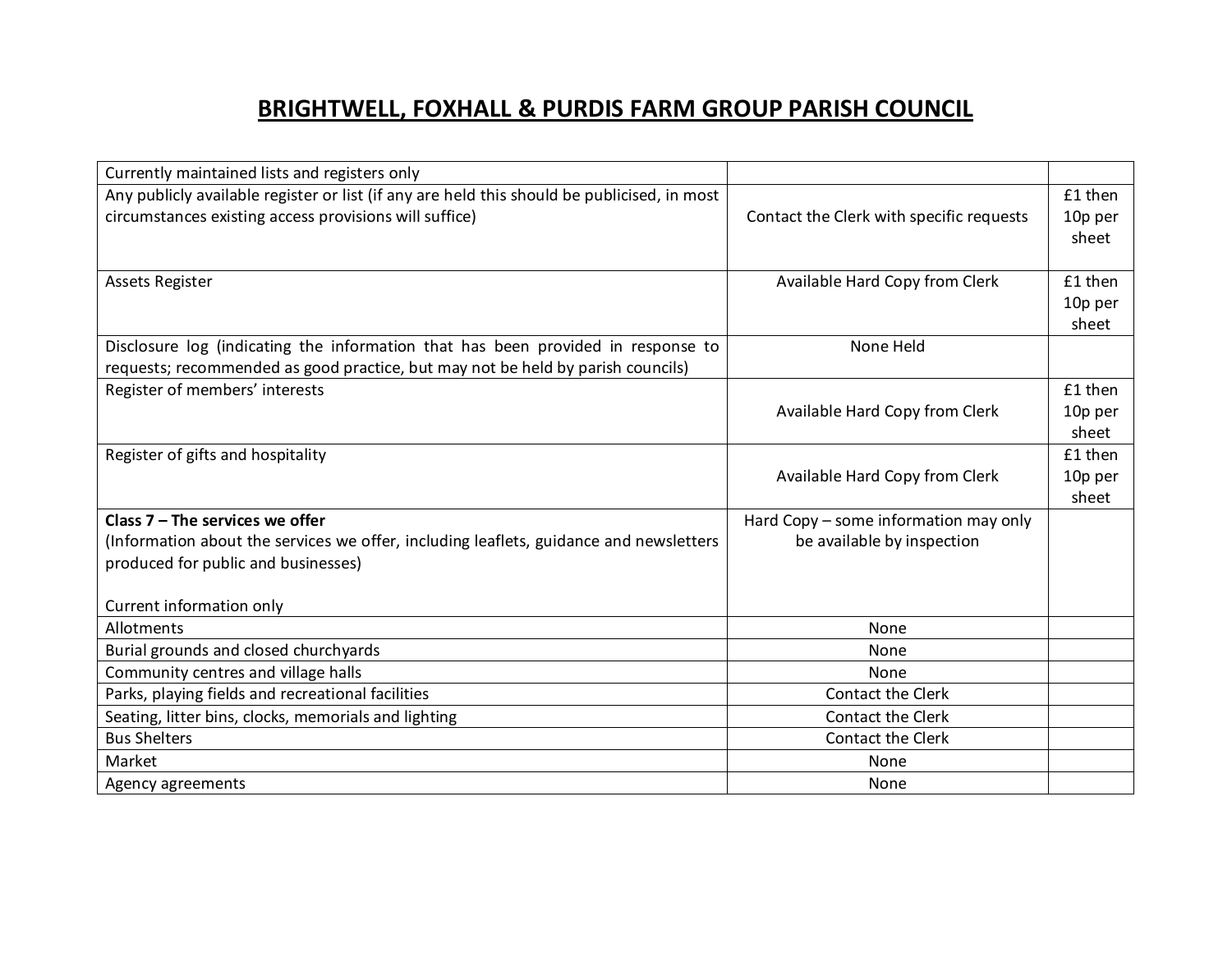| A summary of services for which the council is entitled to recover a fee, together with | None |  |
|-----------------------------------------------------------------------------------------|------|--|
| those fees (eg burial fees)                                                             |      |  |
| <b>Additional Information</b>                                                           |      |  |
|                                                                                         |      |  |
|                                                                                         |      |  |
|                                                                                         |      |  |
|                                                                                         |      |  |
|                                                                                         |      |  |

#### **Contact details:**

Angie Buggs Clerk to Brightwell, Foxhall & Purdis Farm Group Parish Counci 27 Brendon Drive Rushmere St Andrew IPSWICH Suffolk IP5 1NJ Telephone: 01473 635341 Mobile: 07770575350 Email: angiebuggs2001@yahoo.co.uk Website: http://www.onesuffolk.co.uk/BuckleshamCC